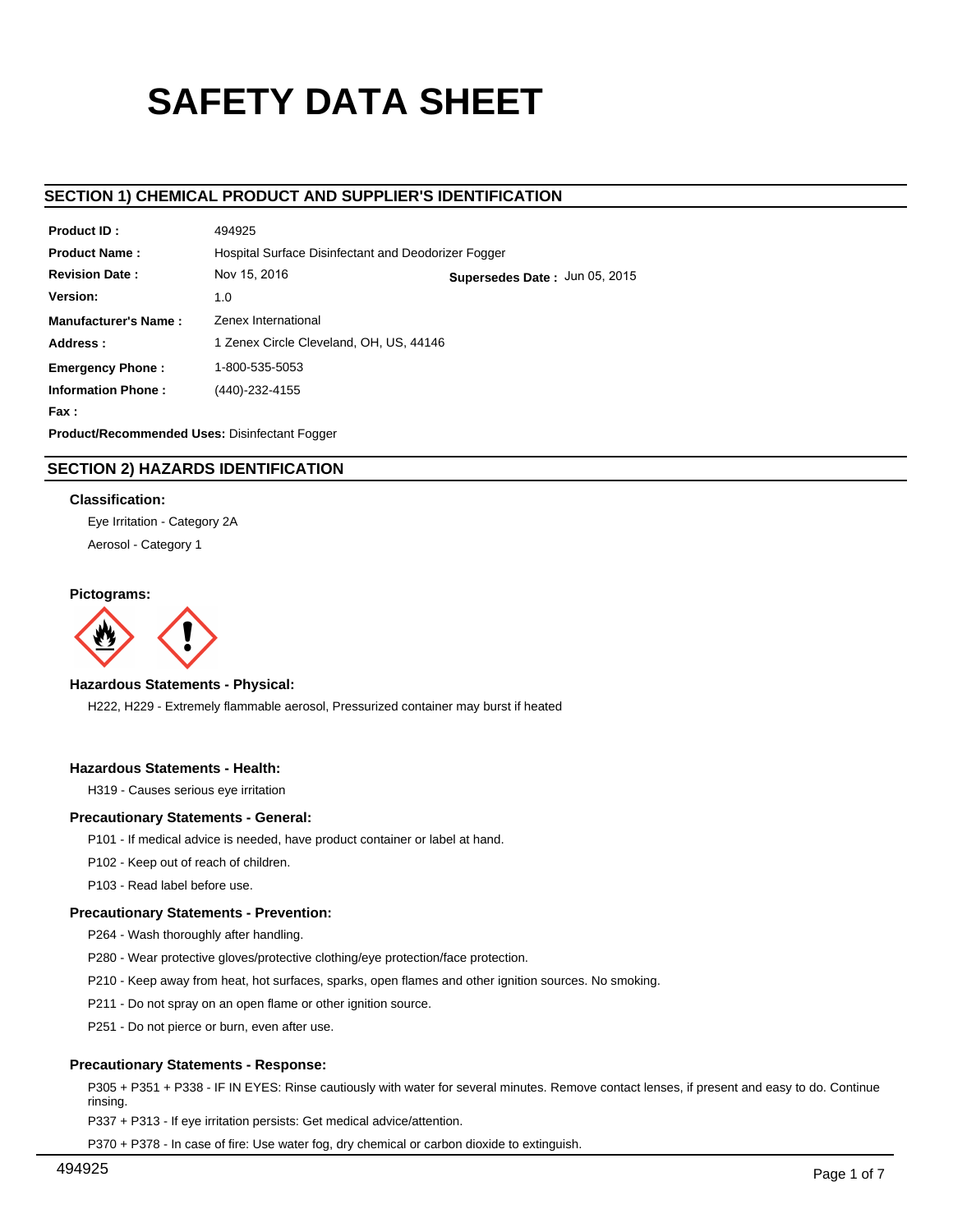## **Precautionary Statements - Storage:**

P403 - Store in a well-ventilated place.

P410 - Protect from sunlight.

P412 - Do not expose to temperatures exceeding 50°C/122°F.

## **Precautionary Statements - Disposal:**

P501 - Dispose of contents and container in accordance with all local, regional, national and international regulations.

# **SECTION 3) COMPOSITION / INFORMATION ON INGREDIENTS**

| <b>CAS</b>   | <b>Chemical Name</b> | % by Weight       |
|--------------|----------------------|-------------------|
| 0000064-17-5 | ETHYL ALCOHOL        | 36.00% - 63.00%   |
| 0000106-97-8 | <b>BUTANE</b>        | 16.00% - 29.00%   |
| 0000074-98-6 | PROPANE              | $3.00\% - 7.00\%$ |
| 0000090-43-7 | 2-PHENYLPHENOL       | Trace             |
| 0000080-46-6 | P-TERT-PENTYLPHENOL  | Trace             |

## **SECTION 4) FIRST-AID MEASURES**

#### **Inhalation:**

Remove source of exposure or move person to fresh air and keep comfortable for breathing.

If exposed/feel unwell/concerned: Call a POISON CENTER/doctor.

Eliminate all ignition sources if safe to do so.

## **Eye Contact:**

Remove source of exposure or move person to fresh air. Rinse eyes cautiously with lukewarm, gently flowing water for several minutes, while holding the eyelids open. Remove contact lenses, if present and easy to do. Continue rinsing for a duration of 15-20 minutes. Take care not to rinse contaminated water into the unaffected eye or onto the face. If eye irritation persists: Get medical advice/attention.

#### **Skin Contact:**

Take off immediately all contaminated clothing, shoes and leather goods (e.g. watchbands, belts). Gently blot or brush away excess product. Wash with plenty of lukewarm, gently flowing water for a duration of 15-20 minutes. Call a POISON CENTER/doctor if you feel unwell. Store contaminated clothing under water and wash before reuse or discard.

#### **Ingestion:**

Rinse mouth. Do NOT induce vomiting. Immediately call a POISON CENTER/doctor. If vomiting occurs naturally, lie on your side, in the recovery position.

Never give anything by mouth to an unconscious or convulsing victim. Keep person warm and quiet.

# **SECTION 5) FIRE-FIGHTING MEASURES**

#### **Suitable Extinguishing Media:**

Use water, fog, dry chemical, or carbon dioxide.

Carbon dioxide can displace oxygen. Use caution when applying carbon dioxide in confined spaces. Simultaneous use of foam and water on the same surface is to be avoided as water destroys the foam.

#### **Unsuitable Extinguishing Media:**

Water may be ineffective but can be used to cool containers exposed to heat or flame.

#### **Specific Hazards in Case of Fire:**

Contents under pressure. Keep away from ignition sources and open flames. Exposure of containers to extreme heat and flames can cause them to rupture often with violent force.

Aerosol cans may rupture when heated.

Heated cans may burst.

In fire, will decompose to carbon dioxide, carbon monoxide

#### **Fire-Fighting Procedures:**

Isolate immediate hazard area and keep unauthorized personnel out. Stop spill/release if it can be done safely. Move undamaged containers from immediate hazard area if it can be done safely. Water spray may be useful in minimizing or dispersing vapors and to protect personnel.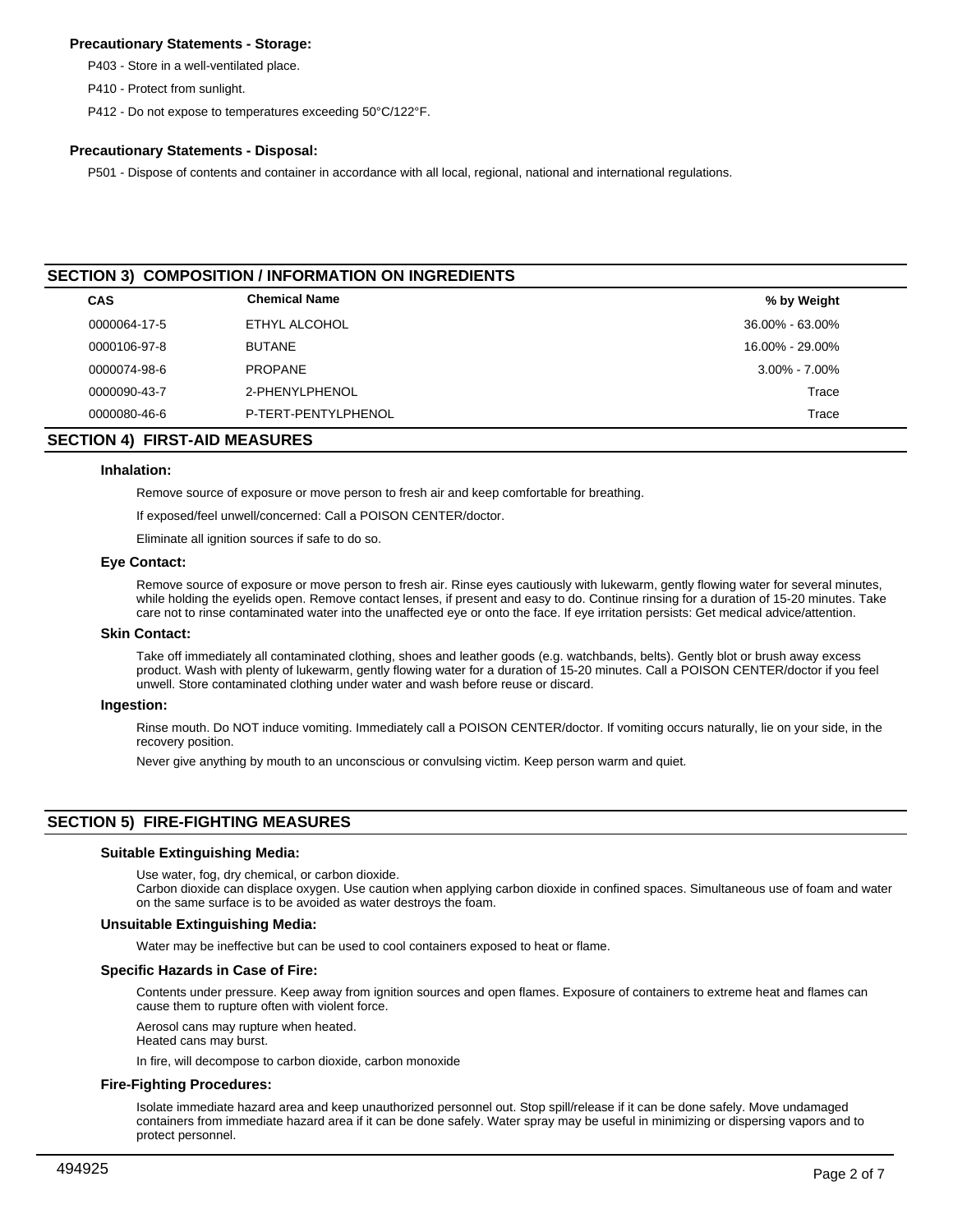Dispose of fire debris and contaminated extinguishing water in accordance with official regulations.

## **Special Protective Actions:**

Wear protective pressure self-contained breathing apparatus (SCBA)and full turnout gear.

Care should always be exercised in dust/mist areas.

# **SECTION 6) ACCIDENTAL RELEASE MEASURES**

#### **Emergency Procedure:**

Flammable/combustible material.

ELIMINATE all ignition sources (no smoking, flares, sparks, or flames in immediate area). Stay upwind; keep out of low areas. Immediately turn off or isolate any source of ignition. Keep unnecessary people away; isolate hazard area and deny entry. Do not touch or walk through spilled material. Clean up immediately. Use absorbent sweeping compound to soak up material and put into suitable container for proper disposal.

#### **Recommended Equipment:**

Wear safety glasses and gloves.

#### **Personal Precautions:**

ELIMINATE all ignition sources (no smoking, flares, sparks, or flames in immediate area). Use explosion proof equipment. Avoid breathing vapor. Avoid contact with skin, eye or clothing. Do not touch damaged containers or spilled materials unless wearing appropriate protective clothing.

#### **Environmental Precautions:**

Stop spill/release if it can be done safely. Prevent spilled material from entering sewers, storm drains, other unauthorized drainage systems and natural waterways by using sand, earth, or other appropriate barriers.

# **SECTION 7) HANDLING AND STORAGE**

#### **General:**

For industrial and institutional use only. For use by trained personnel only. Keep away from children. Wash hands after use. Do not get in eyes, on skin or on clothing. Do not breathe vapors or mists. Use good personal hygiene practices. Eating, drinking and smoking in work areas is prohibited. Remove contaminated clothing and protective equipment before entering eating areas. Eyewash stations and showers should be available in areas where this material is used and stored.

#### **Ventilation Requirements:**

Use only with adequate ventilation to control air contaminants to their exposure limits. The use of local ventilation is recommended to control emissions near the source.

#### **Storage Room Requirements:**

Keep container(s) tightly closed and properly labeled. Store in cool, dry, well-ventilated areas away from heat, direct sunlight and incompatibilities. Store in approved containers and protect against physical damage. Keep containers securely sealed when not in use. Indoor storage should meet OSHA standards and appropriate fire codes. Containers that have been opened must be carefully resealed to prevent leakage. Empty container retain residue and may be dangerous.

Do not cut, drill, grind, weld, or perform similar operations on or near containers. Do not pressurize containers to empty them. Ground all structures, transfer containers and equipment to conform to the national electrical code. Use procedures that prevent static electrical sparks. Static electricity may accumulate and create a fire hazard.

Store at temperatures below 120°F.

# **SECTION 8) EXPOSURE CONTROLS, PERSONAL PROTECTION**

#### **Eye Protection:**

Chemical goggles, safety glasses with side shields or vented/splash proof goggles. Contact lenses may absorb irritants. Particles may adhere to lenses and cause corneal damage.

## **Skin Protection:**

Wear gloves, long sleeved shirt, long pants and other protective clothing as required to minimize skin contact.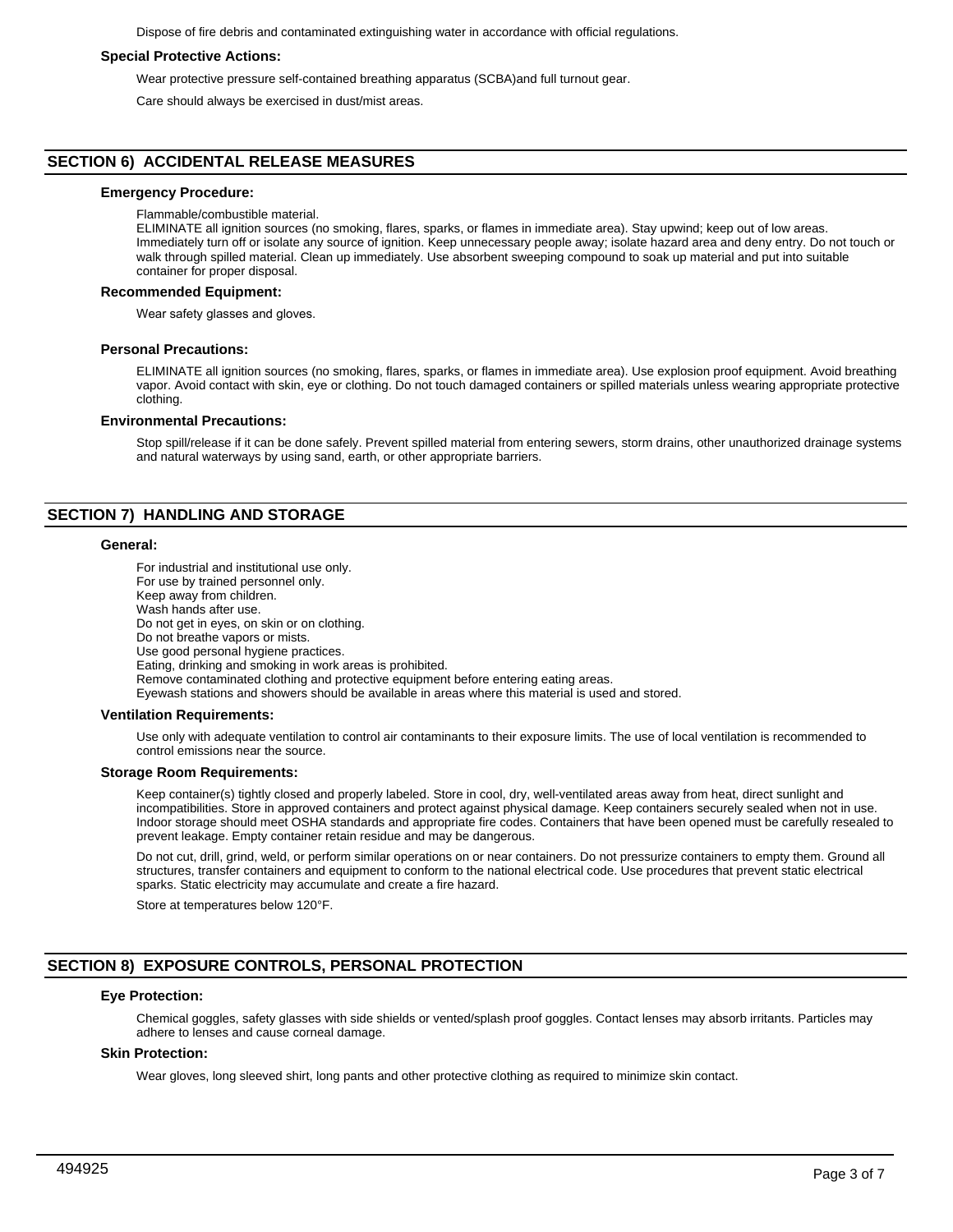Use of gloves approved to relevant standards made from the following materials may provide suitable chemical protection: PVC, neoprene or nitrile rubber gloves. Suitability and durability of a glove is dependent on usage, e.g. frequency and duration of contact, chemical resistance of glove material, glove thickness, dexterity. Always seek advice from glove suppliers. Contaminated gloves should be replaced. Chemical-resistant clothing is recommended to avoid prolonged contact. Avoid unnecessary skin contact.

## **Respiratory Protection:**

If engineering controls do not maintain airborne concentrations to a level which is adequate to protect worker, a respiratory protection program that meets or is equivalent to OSHA 29 CFR 1910.134 and ANSI Z88.2 should be followed. Check with respiratory protective equipment suppliers. Where air-filtering respirators are suitable, select an appropriate combination of mask and filter. Select a filter suitable for combined particulate/organic gases and vapors.

When spraying more than one half can continuously or more than one can consecutively, use NIOSH approved respirator.

| <b>Chemical Name</b> | OSHA<br>TWA<br>(ppm) | OSHA<br><b>TWA</b><br>(mg/m3) | <b>OSHA</b><br><b>STEL</b><br>(ppm) | OSHA<br><b>STEL</b><br>(mg/m3) | OSHA-<br>Tables-<br>Z1,2,3 | <b>OSHA</b><br>Carcinogen | <b>OSHA</b><br>Skin<br>designation | <b>NIOSH</b><br><b>TWA</b><br>(ppm) | <b>NIOSH</b><br><b>TWA</b><br>(mg/m3) | <b>NIOSH</b><br><b>STEL</b><br>(ppm) | <b>NIOSH</b><br><b>STEL</b><br>(mg/m3) | <b>NIOSH</b><br>Carcinogen |
|----------------------|----------------------|-------------------------------|-------------------------------------|--------------------------------|----------------------------|---------------------------|------------------------------------|-------------------------------------|---------------------------------------|--------------------------------------|----------------------------------------|----------------------------|
| <b>BUTANE</b>        |                      |                               |                                     |                                |                            |                           |                                    | 800                                 | 1900                                  |                                      |                                        |                            |
| <b>ETHYL ALCOHOL</b> | 1000                 | 1900                          |                                     |                                |                            |                           |                                    | 1000                                | 1900                                  |                                      |                                        |                            |
| <b>PROPANE</b>       | 1000                 | 1800                          |                                     |                                |                            |                           |                                    | 1000                                | 1800                                  |                                      |                                        |                            |

| Chemical Name  | ACGIH<br><b>TWA</b><br>(ppm)                       | <b>ACGIH</b><br><b>TWA</b><br>(mg/m3) | <b>ACGIH</b><br><b>STEL</b><br>(ppm) | <b>ACGIH</b><br><b>STEL</b><br>(mg/m3) |
|----------------|----------------------------------------------------|---------------------------------------|--------------------------------------|----------------------------------------|
| <b>BUTANE</b>  | 1000                                               |                                       |                                      |                                        |
| ETHYL ALCOHOL  |                                                    |                                       | 1000                                 |                                        |
| <b>PROPANE</b> | See<br>Appendix<br>F: Minimal<br>Oxygen<br>Content |                                       |                                      |                                        |

# **SECTION 9) PHYSICAL AND CHEMICAL PROPERTIES**

## **Physical and Chemical Properties**

| Density                      | 7.51092 lb/gal         |
|------------------------------|------------------------|
| Density VOC                  | 6.38404 lb/gal         |
| % VOC                        | 84.99679%              |
| <b>VOC Actual</b>            | 6.38404 lb/gal         |
| VOC Actual                   | 765.00001 g/l          |
| VOC Regulatory               | 6.38404 lb/gal         |
| <b>VOC Regulatory</b>        | 765.00001 g/l          |
| Appearance                   | Clear spray            |
| <b>Odor Threshold</b>        | N.A.                   |
| Odor Description             | Pleasant               |
| pH                           | 7.5                    |
| <b>Water Solubility</b>      | Complete               |
| Flammability                 | Flashpoint below 73 °F |
| Flash Point Symbol           | N.A.                   |
| <b>Flash Point</b>           | 70 °F                  |
| Viscosity                    | N.A.                   |
| Lower Explosion Level        | N.A.                   |
| <b>Upper Explosion Level</b> | N.A.                   |
| <b>Melting Point</b>         | N.A.                   |
| Vapor Density                | Slower than ether      |
| <b>Freezing Point</b>        | N.A.                   |
|                              |                        |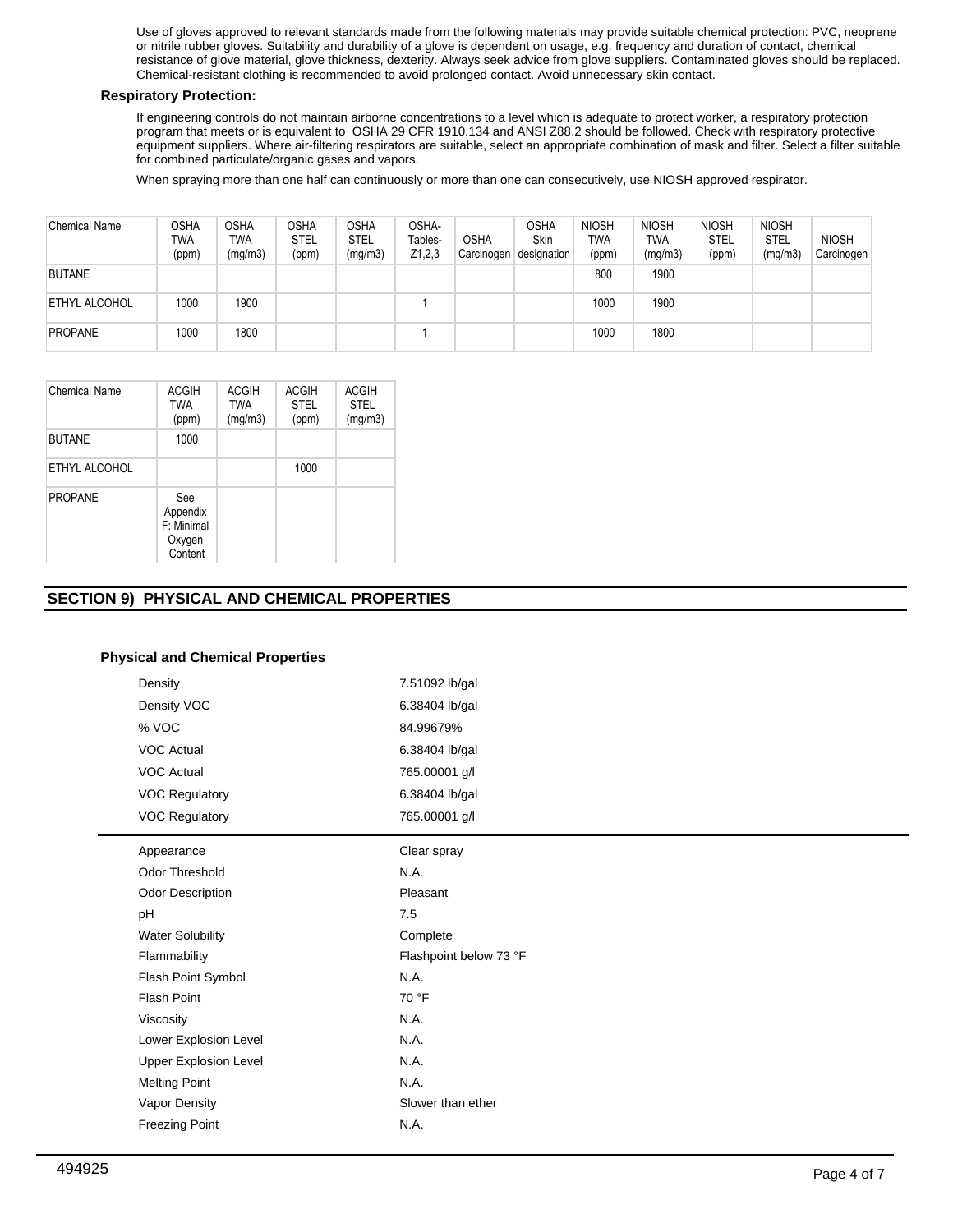| Low Boiling Point  | N.A.              |
|--------------------|-------------------|
| High Boiling Point | N.A.              |
| Decomposition Pt   | 0                 |
| Auto Ignition Temp | N.A.              |
| Evaporation Rate   | Slower than ether |

# **SECTION 10) STABILITY AND REACTIVITY**

# **Stability:**

Stable.

#### **Conditions to Avoid:**

High temperatures.

#### **Incompatible Materials:**

None known.

## **Hazardous Reactions/Polymerization:**

Will not occur.

## **Hazardous Decomposition Products:**

In fire, will decompose to carbon dioxide, carbon monoxide.

# **SECTION 11) TOXICOLOGICAL INFORMATION**

#### **Skin Corrosion/Irritation:**

Overexposure will cause defatting of skin.

## **Serious Eye Damage/Irritation:**

Overexposure will cause redness and burning sensation.

#### **Carcinogenicity:**

No data available

## **Germ Cell Mutagenicity:**

No data available

#### **Reproductive Toxicity:**

No data available

## **Respiratory/Skin Sensitization:**

No data available

#### **Specific Target Organ Toxicity - Single Exposure:**

No data available

## **Specific Target Organ Toxicity - Repeated Exposure:**

# No data available

#### **Aspiration Hazard:**

No data available

## **Acute Toxicity:**

Inhalation: effect of overexposure include irritation of respiratory tract, headache, dizziness, nausea, and loss of coordination. Extreme overexposure may result in unconsciousness and possibly death.

## 0000064-17-5 ETHYL ALCOHOL

LC50 (mouse): Approximately 21000 ppm (4-hour exposure); cited as 39 g/m3 (4-hour exposure) (1, unconfirmed)

LD50 (oral, rat): 7060 mg/kg (41); 10600 mg/kg (41); 13660 mg/kg (37) LD50 (oral, mouse): 3450 mg/kg (1, unconfirmed) LD50 (oral, guinea pig): 5560 mg/kg (37) 0000106-97-8 BUTANE

LC50 (mouse): 202000 ppm (481000 mg/m3) (4-hour exposure); cited as 680 mg/L (2-hour exposure) (9) LC50 (rat): 276000 ppm (658000 mg/m3) (4-hour exposure); cited as 658 mg/L (4- hour exposure) (9)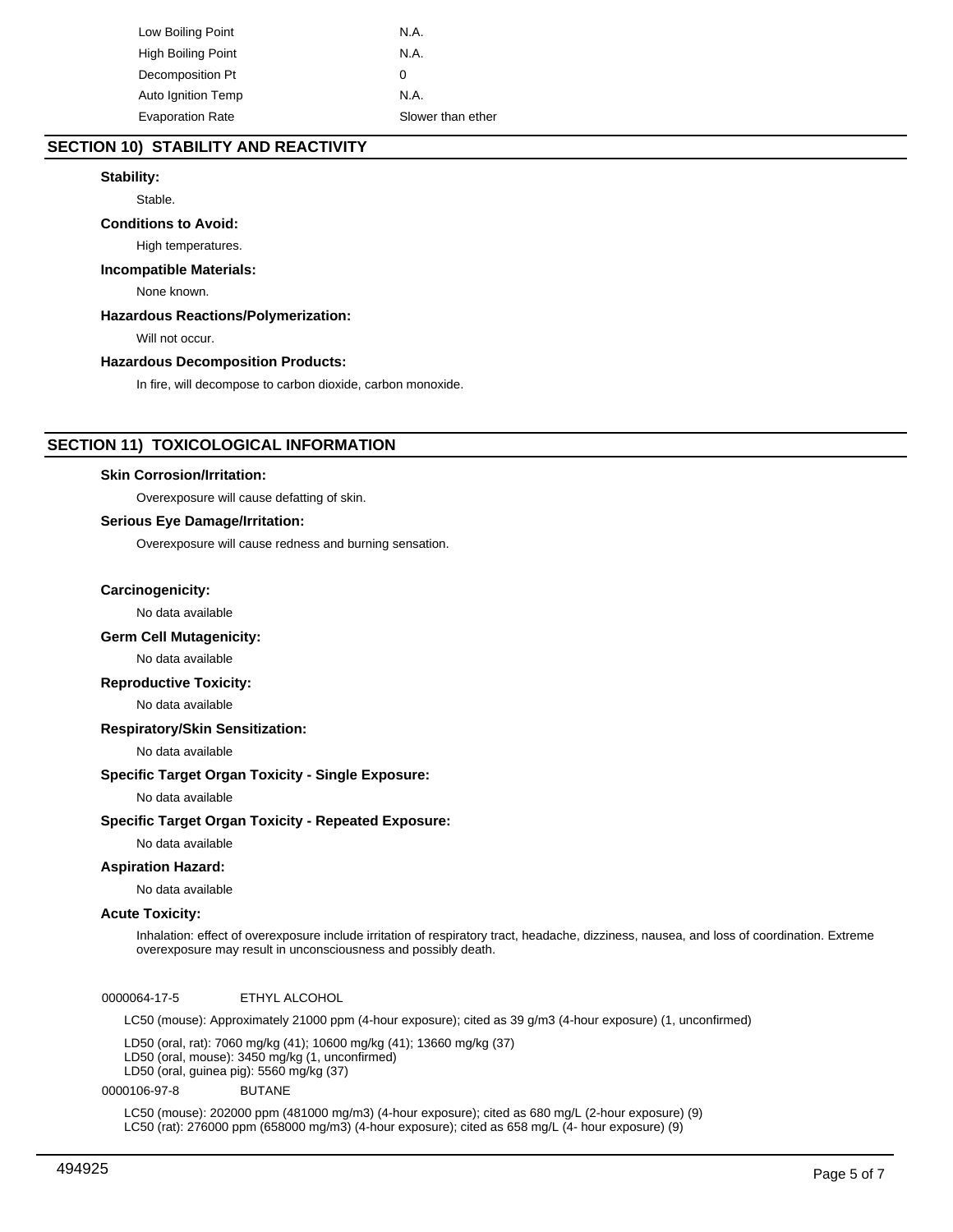# **Potential Health Effects - Miscellaneous**

0000064-17-5 ETHYL ALCOHOL

The following medical conditions may be aggravated by exposure: liver disease. Tests in some laboratory animals indicate this compound may have embryotoxic activity. Tests in animals demonstrate reproductive toxicity. Ingestion may cause any of the following: stupor (central nervous system depression), gastrointestinal irritation. If absorbed through the skin, may be: harmful.

## **SECTION 12) ECOLOGICAL INFORMATION**

#### **Toxicity:**

No data available.

## **Persistence and Degradability:**

No data available.

#### **Bio-Accumulative Potential:**

No data available.

## **Mobility in Soil:**

No data available.

#### **Other Adverse Effects:**

No data available.

# **SECTION 13) DISPOSAL CONSIDERATIONS**

#### **Water Disposal:**

Under RCRA, it is the responsibility of the user of the product, to determine at the time of disposal whether the product meets RCRA criteria for hazardous waste. Waste management should be in full compliance with federal, state, and local laws.

Empty containers retain product residue which may exhibit hazards of material, therefore do not pressurize, cut, glaze, weld or use for any other purposes. Return drums to reclamation centers for proper cleaning and reuse.

# **SECTION 14) TRANSPORT INFORMATION**

## **U.S. DOT Information:**

Consumer Commodity, ORM-D

#### **IMDG Information:**

Consumer Commodity, ORM-D

#### **IATA Information:**

Consumer Commodity, ORM-D

## **SECTION 15) REGULATORY INFORMATION**

| CAS          | <b>Chemical Name</b> | % By Weight | <b>Requlation List</b>                                                  |
|--------------|----------------------|-------------|-------------------------------------------------------------------------|
| 0000064-17-5 | ETHYL ALCOHOL        |             | 36% - 63% SARA312, VOC TSCA, ACGIH, OSHA                                |
| 0000074-98-6 | <b>PROPANE</b>       |             | 3% - 7% SARA312, VOC, TSCA, ACGIH, OSHA                                 |
| 0000080-46-6 | P-TERT-PENTYLPHENOL  |             | 0.0% SARA312, VOC TSCA                                                  |
| 0000090-43-7 | 2-PHENYLPHENOL       |             | 0.1% SARA312, SARA313, VOC, TSCA, CA_Prop65 - California Proposition 65 |
| 0000106-97-8 | <b>BUTANE</b>        |             | 16% - 29% SARA312, VOC, TSCA, ACGIH                                     |

# **SECTION 16) OTHER INFORMATION**

#### **Glossary:**